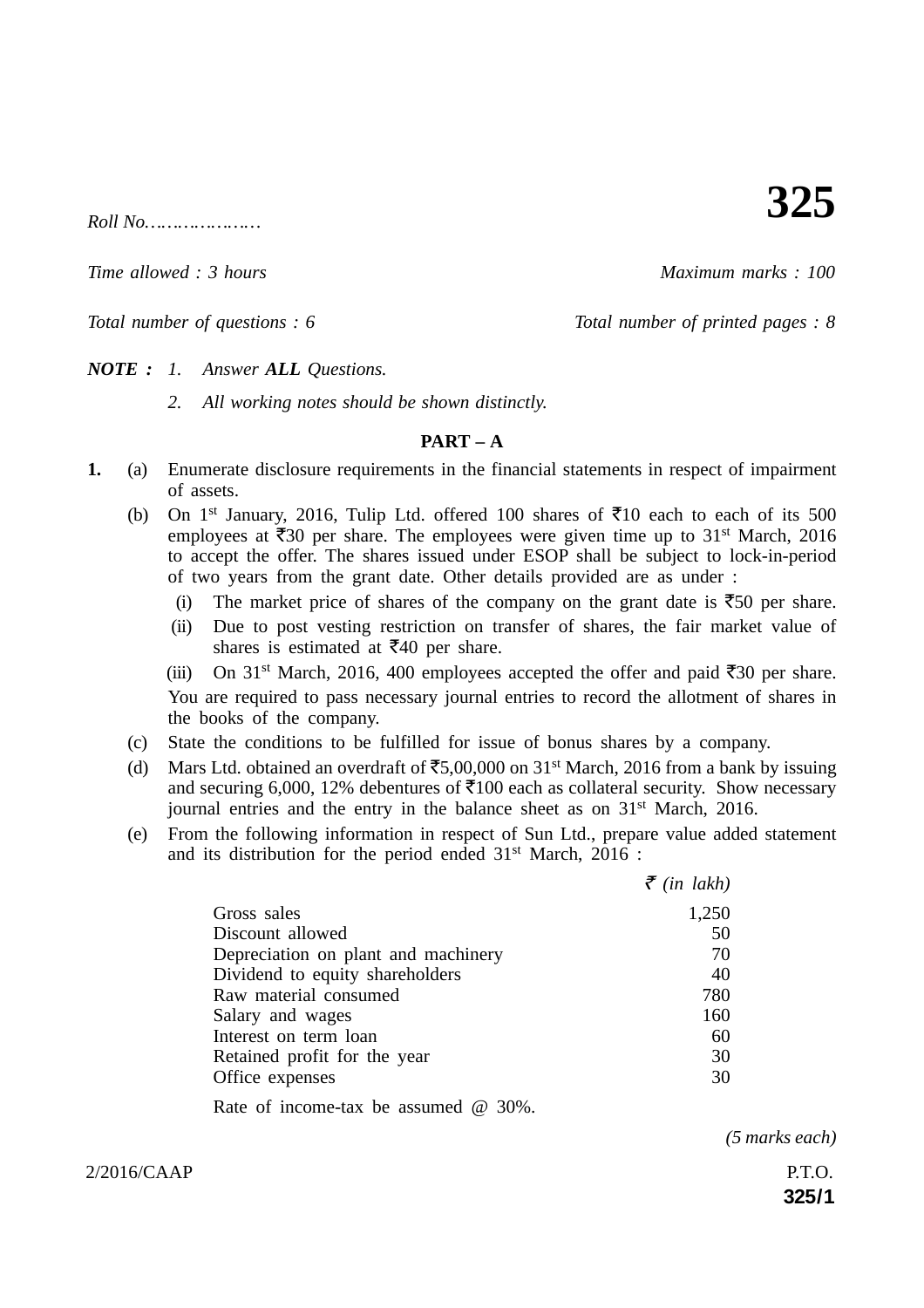#### : 2 :

## *Attempt all parts of either Q.No. 2 or Q.No. 2A*

- **2.** (a) Jupiter Ltd. issued 10,000 equity shares at  $\overline{z}$ 20 per share for cash and 20,000 equity shares to suppliers of plant costing  $\bar{x}$ 4,50,000. Assuming face value of shares at  $\bar{x}$ 10 each, show the resultant disclosure in the notes to accounts attached to balance sheet as per Schedule III of the Companies Act, 2013.
	- (b) Josh Ltd. issued 2,000, 10% debentures of  $\overline{5}100$  each at a discount of 10%. These debentures are redeemable at a premium of 10% after 8 years.

You are required to —

- (i) Show journal entries on issue of debentures.
- (ii) Compute the loss on issue of debentures to be accounted over the period.
- (c) What is meant by 'B-List Contributories' ? State their liability in the case of windingup of a company.
- (d) Distinguish between 'equity shares' and 'preference shares'.
- (e) Compute the amount of goodwill based on 3 years' purchase of super profit from the following :

| Future maintainable profit after tax | ₹15,00,000 |
|--------------------------------------|------------|
| Normal pre-tax rate of return        | 20%        |
| Capital employed                     | ₹60,00,000 |
| Tax rate                             | 30%        |

*(3 marks each)*

#### *OR (Alternate question to Q.No. 2)*

2A. (i) Beta Ltd. has following balances as on 1<sup>st</sup> April, 2015 :

| 15% Debentures                                 | 8,00,000 |
|------------------------------------------------|----------|
| Sinking fund <i>(represented by 10% bonds,</i> |          |
| face value: $\bar{\xi}$ 7,20,000)              | 6,00,000 |
| Bank balance                                   | 3,28,000 |

 $2/2016/CAAP$  Contd ........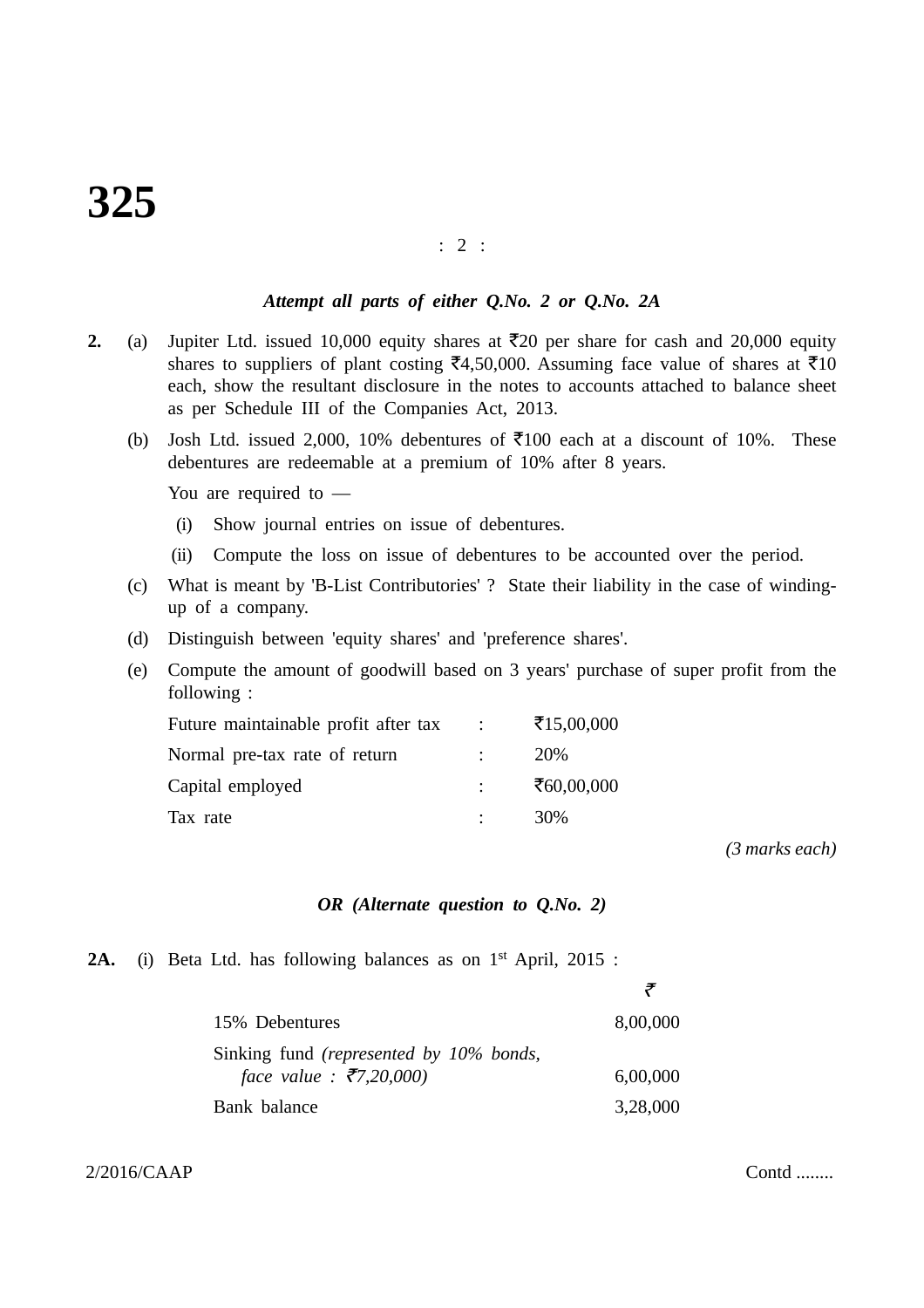: 3 :

Other information —

- Annual contribution to sinking fund  $\bar{\tau}$ 1,28,000 and interest on investments are credited on 31st March each year.
- On  $31<sup>st</sup>$  March, 2016, the company paid-off the debentures by selling the investment at 80%.
- Debentures were redeemed at 10% premium.

Prepare necessary ledger accounts for the year 2015-16. Payment of interest on debentures shall be ignored.

*(5 marks)*

- (ii) Orchid Ltd. holds 80% shares in its subsidiary Tulip Ltd. From the following information calculate minority interest at the end of each year :
	- Share capital of Tulip Ltd. was ₹10,00,000 (₹10 each) and reserves ₹2,00,000 on the date of acquisition on 31st March, 2012.
	- Fully paid bonus shares were issued by Tulip Ltd. on 31st March, 2013 in the ratio of 2 bonus shares for every 5 shares held.
	- Profit and loss of Tulip Ltd. for the various years are :

*Profit/Loss (*-*)*

| $31st$ March, 2013 | $\therefore$ 3,00,000                              |
|--------------------|----------------------------------------------------|
| $31st$ March, 2014 | $(1,00,000)$ (loss)                                |
| $31st$ March, 2015 | $\therefore$ 2,00,000                              |
| $31st$ March, 2016 | : 2,50,000 (including profit of $\bar{c}50,000$ on |
|                    | revaluation of assets)                             |

*(5 marks)*

- (iii) Lily Ltd., having sufficient balance to the credit of general reserve and  $\bar{\mathfrak{c}}1,00,000$  balance in securities premium account, decides to :
	- Redeem 5,000, 10% redeemable preference shares of  $\bar{\tau}$ 100 each fully paid-up at a premium of 5%; and
	- Capital redemption reserve arising as a result of redemption be utilised in allotting the un-issued shares of the company as fully paid equity shares of  $\bar{\tau}10$  each by way of bonus to its members.

Show journal entries for redemption of preference shares and issue of bonus shares.

 *(5 marks)*

 $2/2016/CAAP$  P.T.O.

**325/2**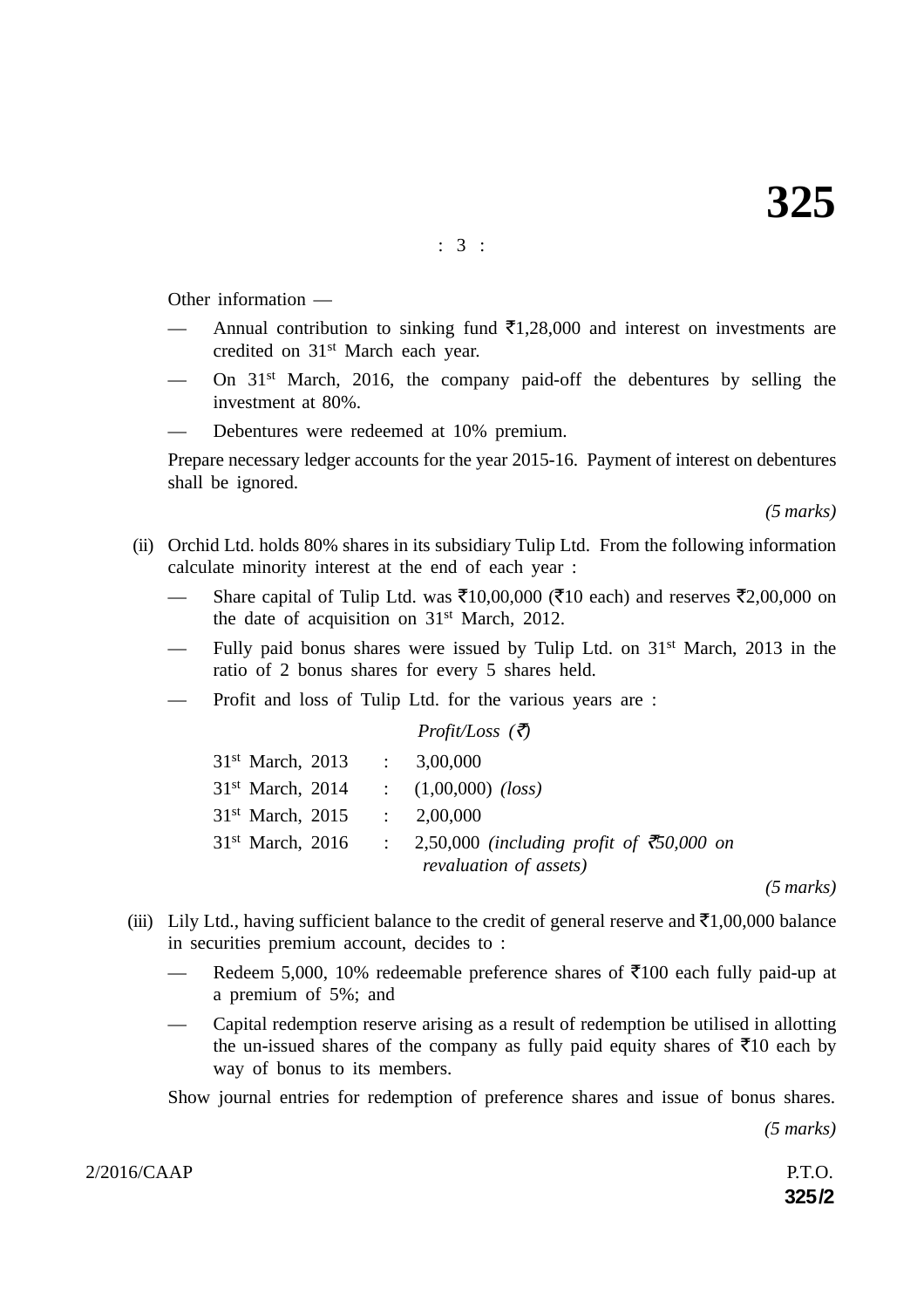# **325**

**3.** (a) Metal Ltd. issued 1,25,000 shares of  $\overline{5}10$  each to public. The issue was underwritten by Gold, Silver, Bronze and Copper as under : Gold 30%, Silver 25%, Bronze 25% and Copper 20%. The issue was firm underwritten by the underwriters as under : Gold : 4,000 shares; Silver : 6,000 shares; Bronze : Nil; Copper : 15,000 shares. Public subscription excluding firm underwriting but including marked applications were 90,000 shares. The applications were marked as under :

| Gold          |                | $24,000$ shares |
|---------------|----------------|-----------------|
| Silver        |                | $20,000$ shares |
| <b>Bronze</b> |                | $12,000$ shares |
| Copper        | $\ddot{\cdot}$ | $24,000$ shares |

Ascertain the liability of each underwriter, assuming firm underwriting shares be treated as un-marked applications.

*(5 marks)*

- (b) Following are the details of various balances relating to Strong Ltd. which went into liquidation on 31st March, 2016 :
	- Liquidator realised ₹5,25,000 from sale of assets and paid-off ₹1,50,000 to secured creditors leaving a balance of  $\overline{\mathfrak{F}}3,75,000$  with him
	- Preferential creditors  $\bar{\mathfrak{F}}$ 17,500
	- Unsecured creditors  $\bar{\mathfrak{F}}1,15,000$
	- $-$  2,500, 10% Preference shares of ₹100 each fully paid
	- $-$  3,500 Equity shares of ₹100 each, ₹60 paid-up
	- $-$  1,500 Equity Shares of ₹100 each, ₹75 paid-up

Liquidator is entitled to 2.5% remuneration on payments to preferential and other unsecured creditors.

Prepare liquidator's final statement of account.

*(5 marks)*

(c) Corporate restructuring is carried out to make a company more effective. Discuss.

*(5 marks)*

 $2/2016/CAAP$  Contd ........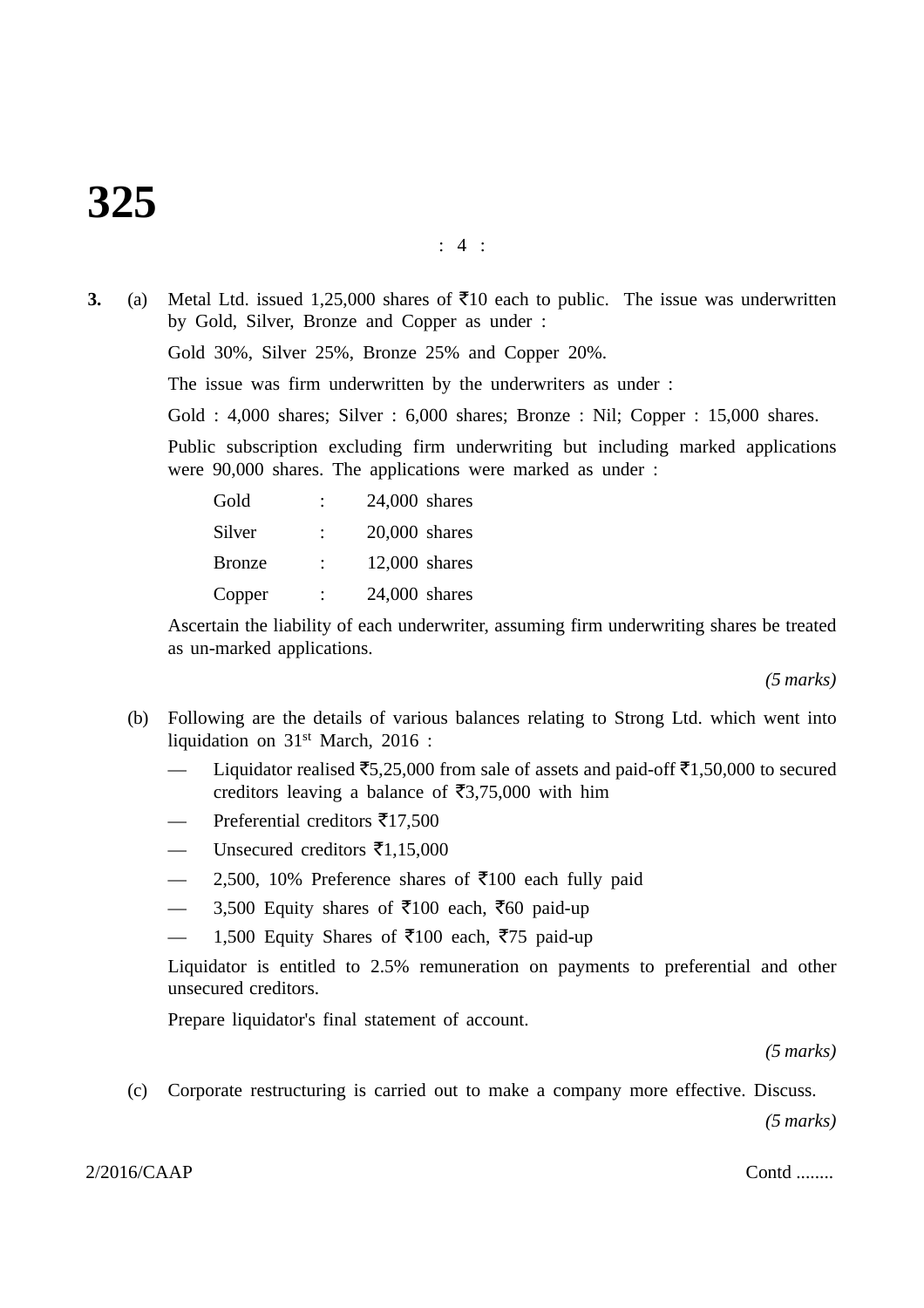**4.** (a) Tanu Ltd. and Manu Ltd. carrying on business of similar nature agreed to amalgamate. A new company TM Ltd. is to be formed to which assets and liabilities of the existing companies, with certain exceptions, are to be transferred. On 31<sup>st</sup> March, 2016, the balance sheets of the two companies were as under :

|     |     |               | Particulars                   |              | Tanu Ltd.              | Manu Ltd.                |
|-----|-----|---------------|-------------------------------|--------------|------------------------|--------------------------|
|     |     |               |                               |              | $\left(\vec{z}\right)$ | $\overline{\mathcal{L}}$ |
| I.  |     |               | <b>EQUITY AND LIABILITIES</b> |              |                        |                          |
|     | (I) |               | Shareholders' funds           |              |                        |                          |
|     |     | (a)           | Share capital                 |              | 3,00,000               | 1,60,000                 |
|     |     | (b)           | Reserves and surplus          |              | 2,00,000               | 40,000                   |
|     | (2) |               | Non-current liabilities       |              |                        |                          |
|     |     | (a)           | 6% Debentures                 |              |                        | 1,20,000                 |
|     | (3) |               | <b>Current liabilities</b>    |              |                        |                          |
|     |     | (a)           | Trade payables                |              | 1,50,000               | 64,000                   |
|     |     |               |                               | <b>TOTAL</b> | 6,50,000               | 3,84,000                 |
| II. |     | <b>ASSETS</b> |                               |              |                        |                          |
|     | (I) |               | Non-current assets            |              |                        |                          |
|     |     | (a)           | Fixed assets                  |              |                        |                          |
|     |     |               | Freehold property             |              | 2,10,000               | 1,20,000                 |
|     |     |               | Plant and machinery           |              | 50,000                 | 30,000                   |
|     | (2) |               | Current assets                |              |                        |                          |
|     |     | (a)           | Inventories                   |              | 1,40,000               | 1,56,000                 |
|     |     | (b)           | Trade receivables             |              | 1,64,000               | 42,000                   |
|     |     | (c)           | Cash and cash equivalents     |              | 86,000                 | 36,000                   |
|     |     |               |                               | <b>TOTAL</b> | 6,50,000               | 3,84,000                 |

2/2016/CAAP P.T.O.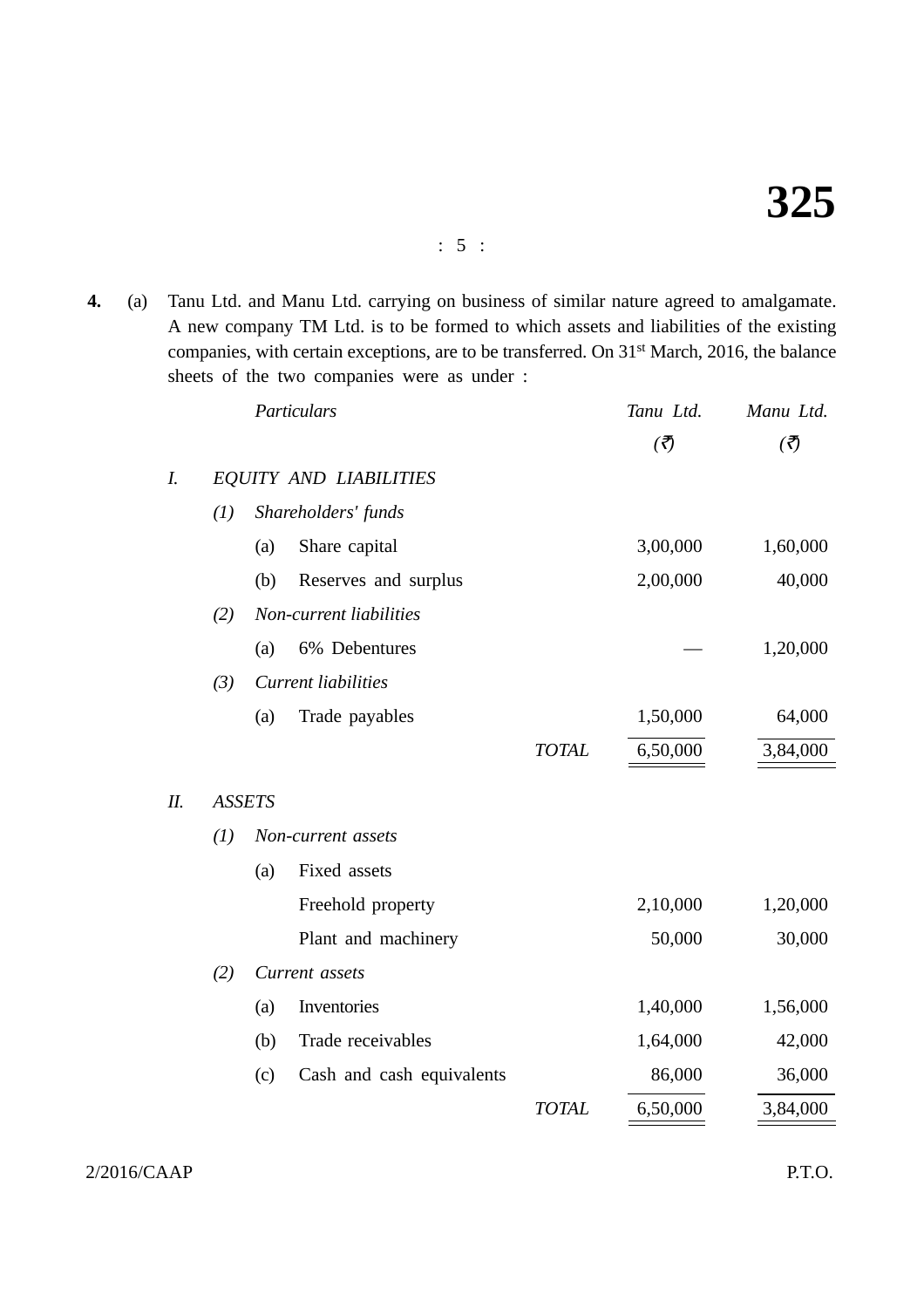Assets and liabilities are to be taken at book value with the following exceptions :

- → Goodwill of Tanu Ltd. and Manu Ltd. is to be valued at  $\bar{\mathbf{z}}1,60,000$  and  $\bar{\mathbf{z}}60,000$ respectively.
- Value of freehold property is to be taken at 120% of the book value in case of both the companies.
- Debentures of Manu Ltd. are to be discharged by issue of 5% debentures of TM Ltd. of such value that earnings of debentureholders are maintained at same level after amalgamation.
- Trade receivables of Manu Ltd. were realised fully and the trade payables of Manu Ltd. were paid  $\bar{\epsilon}$ 60,000 in full and final settlement of their claims.

You are required to —

- (i) Compute the basis on which shares in TM Ltd. will be issued to the shareholders of existing companies, assuming nominal value of each share in TM Ltd. is  $\bar{\mathfrak{g}}10$ .
- (ii) Prepare balance sheet of TM Ltd. as on 1st April, 2016.

*(8 marks)*

(b) From the following details related to Best Ltd., compute the value of each equity share on the basis of productivity :

| Year ended 31 <sup>st</sup> March | Average net worth $(\bar{\zeta})$ | Adjusted taxed profit $(\bar{\vec{z}})$ |
|-----------------------------------|-----------------------------------|-----------------------------------------|
| 2013                              | 16,60,000                         | 1,60,000                                |
| 2014                              | 22,20,000                         | 2,20,000                                |
| 2015                              | 22,44,000                         | 2,40,000                                |

Best Ltd. has  $\bar{\mathfrak{X}}10,00,000$  equity share capital of the face value of  $\bar{\mathfrak{X}}100$  per share and ₹3,00,000, 10% preference share capital with face value of ₹100 per share. The company has investments worth  $\text{\textsterling}3,00,000$  (market value) on the valuation date, the yield in respect of which has been excluded in arriving at adjusted taxed profit. It is usual in similar type of companies to set aside 25% of the taxed profit for rehabilitation and replacement purposes.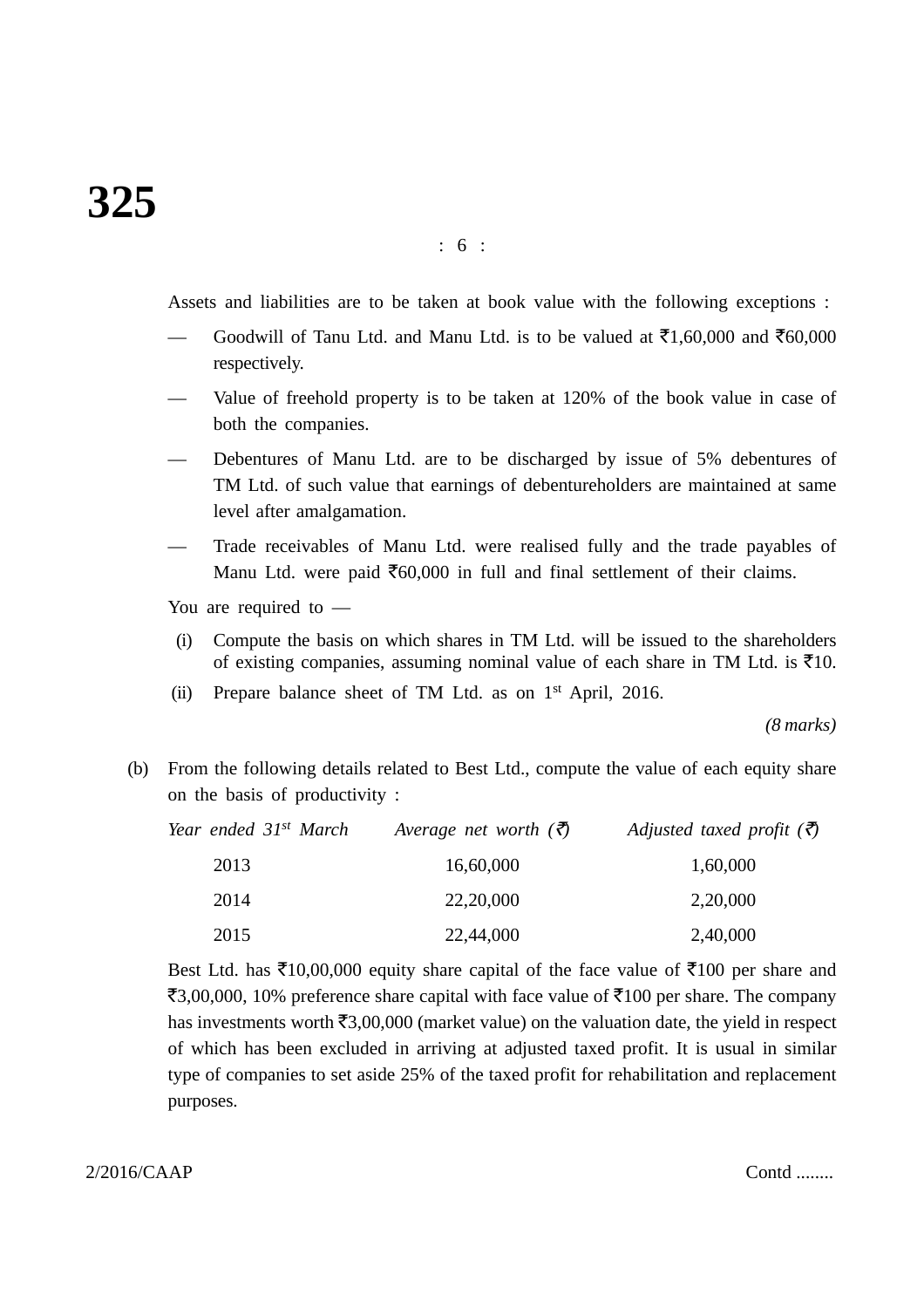: 7 :

On the valuation date, the net worth (excluding investments) amounts to  $\bar{\mathfrak{Z}}24,00,000$ . The normal rate of return expected is 10%. The company paid dividend consistently within a range of 10% to 12% on equity shares over the previous five years and expects to maintain it.

*(7 marks)*

# **PART – B**

- **5.** (a) "Audit is advantageous even to those enterprises and organisations where it is not compulsory." Discuss.
	- (b) As an auditor of a company, how will you instruct and guide your assistants about special considerations to be borne in mind in the course of vouching ?
	- (c) Directors of Secure Ltd. are of the opinion that section 138 of the Companies Act, 2013 regarding appointment of internal auditor is not applicable to them. State the provisions of the section regarding requirement for appointment of internal auditor.

*(5 marks each)*

# *Attempt all parts of either Q.No. 6 or Q.No. 6A*

- **6.** (a) You are the auditor of a company covered under the Companies (Auditor's Report) Order, 2015. Describe the matters you will cover in your report in respect of :
	- (i) Inventory
	- (ii) Maintenance of cost records.
	- (b) What do you mean by 'materiality' in auditing ? As an auditor of a company, how will you comply with materiality concept in auditing ?
	- (c) An auditor is required to maintain audit working papers in shape of permanent audit file and current audit file. List out any ten documents finding place in the current audit file.

*(5 marks each)*

## $2/2016/CAAP$  P.T.O.